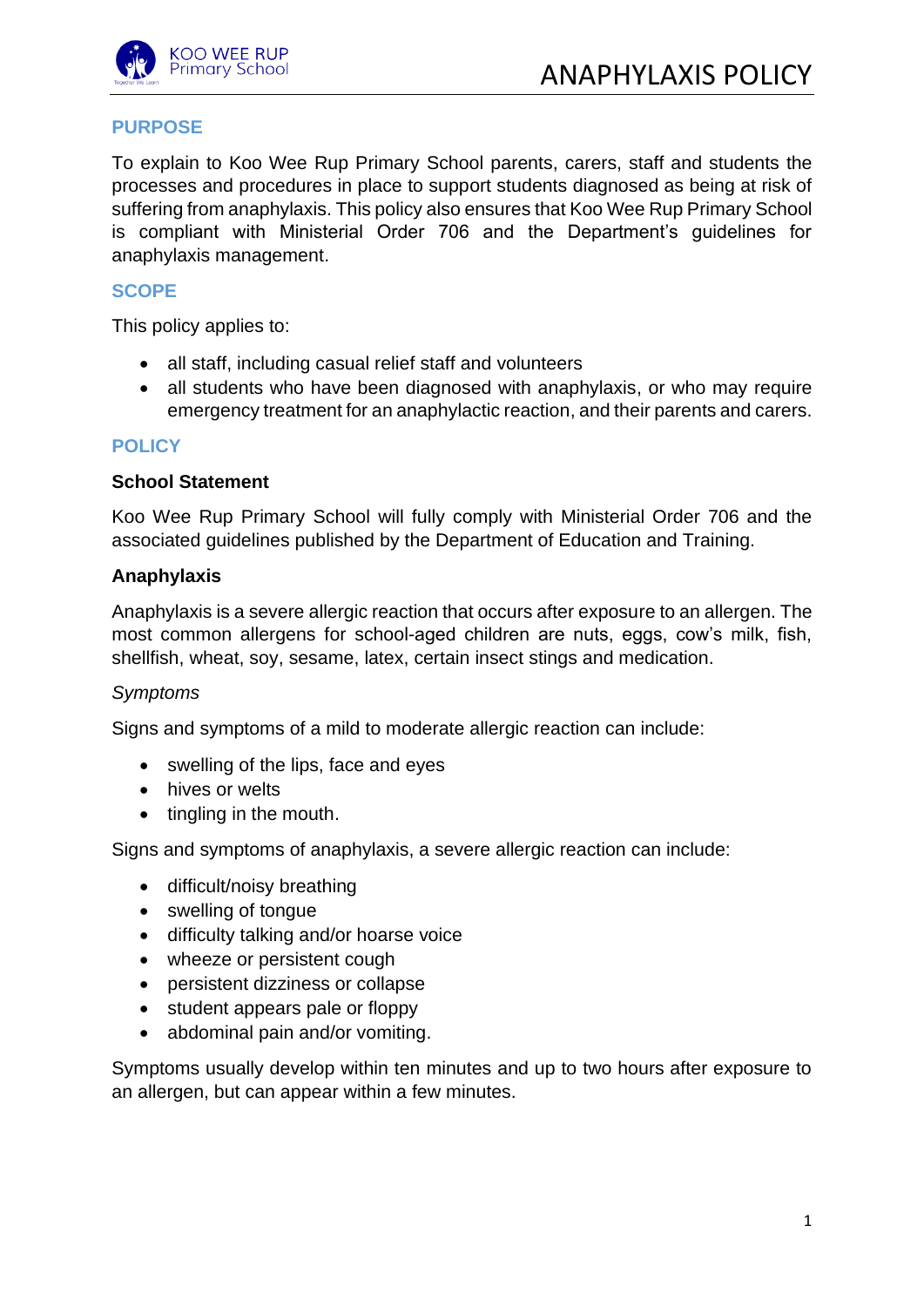

# *Treatment*

Adrenaline given as an injection into the muscle of the outer mid-thigh is the first aid treatment for anaphylaxis.

Individuals diagnosed as being at risk of anaphylaxis are prescribed an adrenaline autoinjector for use in an emergency. These adrenaline autoinjectors are designed so that anyone can use them in an emergency.

### **Individual Anaphylaxis Management Plans**

All students at Koo Wee Rup Primary School who are diagnosed by a medical practitioner as being at risk of suffering from an anaphylactic reaction, must have an Individual Anaphylaxis Management Plan. When notified of an anaphylaxis diagnosis, the principal of Koo Wee Rup Primary School is responsible for developing a plan in consultation with the student's parents/carers.

Where necessary, an Individual Anaphylaxis Management Plan will be in place as soon as practicable after a student enrols at Koo Wee Rup Primary School and where possible, before the student's first day.

Parents and carers must:

- obtain an ASCIA Action Plan for Anaphylaxis from the student's medical practitioner and provide a copy to the school as soon as practicable
- immediately inform the school in writing if there is a relevant change in the student's medical condition and obtain an updated ASCIA Action Plan for Anaphylaxis
- provide an up-to-date photo of the student for the ASCIA Action Plan for Anaphylaxis when that Plan is provided to the school and each time it is reviewed
- provide the school with a current adrenaline autoinjector for the student that has not expired;
- participate in annual reviews of the student's ASCIA Action Plan.

Each student's Individual Anaphylaxis Management Plan must include:

- information about the student's medical condition that relates to allergies and the potential for anaphylactic reaction, including the type of allergies the student has
- information about the signs or symptoms the student might exhibit in the event of an allergic reaction based on a written diagnosis from a medical practitioner
- strategies to minimise the risk of exposure to known allergens while the student is under the care or supervision of school staff, including in the school yard, at camps and excursions, or at special events conducted, organised or attended by the school
- the name of the person(s) responsible for implementing the risk minimisation strategies, which have been identified in the ASCIA Action Plan
- information about where the student's medication will be stored
- the student's emergency contact details
- an up-to-date ASCIA Action Plan for Anaphylaxis completed by the student's medical practitioner.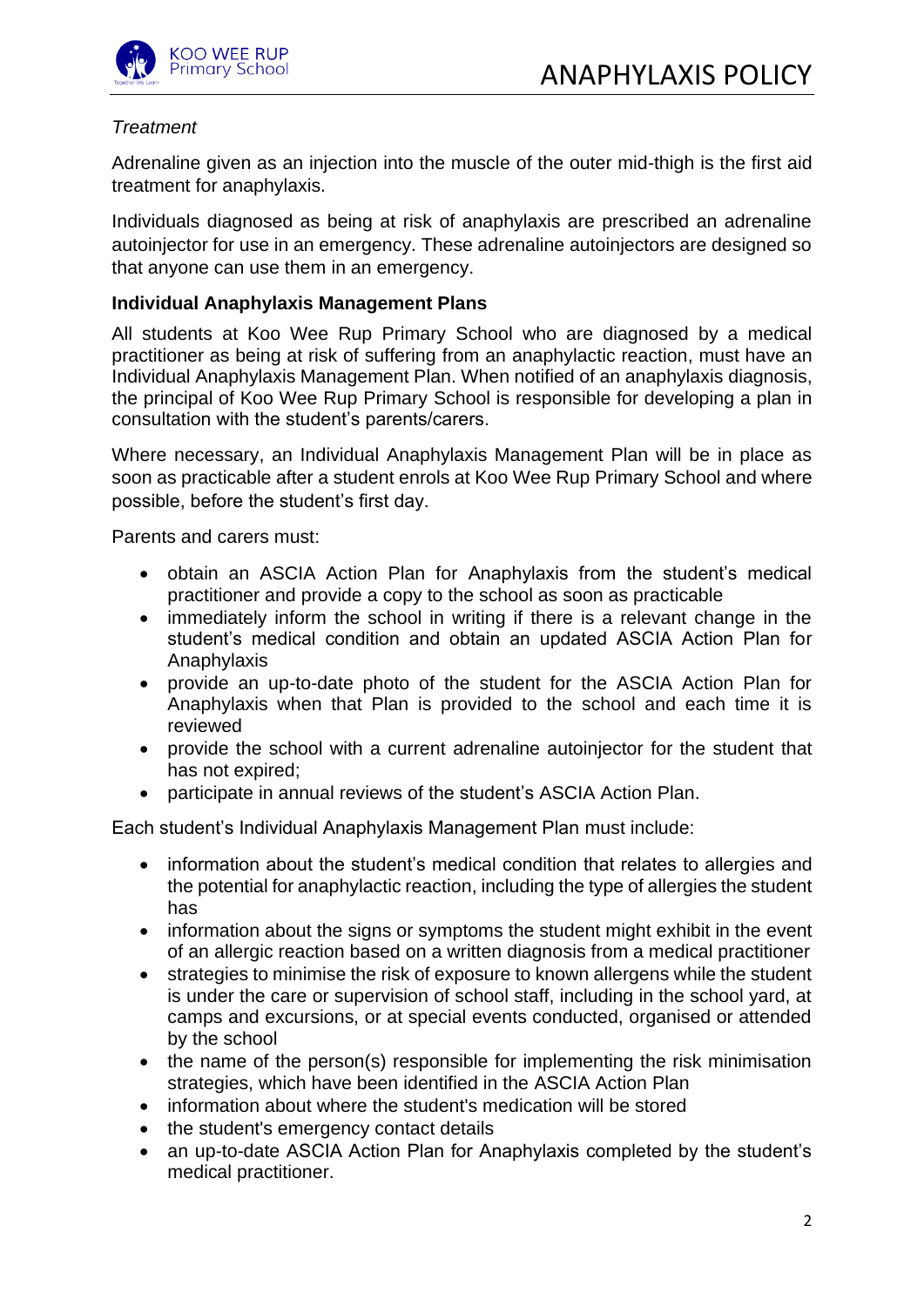

## *Review and updates to Individual Anaphylaxis Management Plans*

A student's Individual Anaphylaxis Management Plan will be reviewed and updated on an annual basis in consultation with the student's parents/carers. The plan will also be reviewed and, where necessary, updated in the following circumstances:

- as soon as practicable after the student has an anaphylactic reaction at school
- if the student's medical condition, insofar as it relates to allergy and the potential for anaphylactic reaction, changes
- when the student is participating in an off-site activity, including camps and excursions, or at special events including fetes and concerts.

Our school may also consider updating a student's Individual Anaphylaxis Management Plan if there is an identified and significant increase in the student's potential risk of exposure to allergens at school.

#### **Location of plans and adrenaline autoinjectors**

A copy of each student's Individual Anaphylaxis Management Plan will be stored with their ASCIA Action Plan for Anaphylaxis at the front office, together with the student's adrenaline autoinjector. Adrenaline autoinjectors must be labelled with the student's name.

#### **Risk Minimisation Strategies**

To reduce the risk of a student suffering from an anaphylactic reaction at Koo Wee Rup Primary School, we have put in place the following strategies:

- staff and students are regularly reminded to wash their hands after eating;
- students are discouraged from sharing food
- garbage bins at school are to remain covered with lids to reduce the risk of attracting insects
- gloves must be worn when picking up papers or rubbish in the playground;
- school canteen staff are trained in appropriate food handling to reduce the risk of cross-contamination
- year groups will be informed of allergens that must be avoided in advance of class parties, events or birthdays
- a general use EpiPen will be stored at the school main office and in the yard duty bag for ease of access
- animals are only to be brought onsite with prior approval of the principal
- Planning for off-site activities will include risk minimisation strategies for students at risk of anaphylaxis including supervision requirements, appropriate number of trained staff, emergency response procedures and other risk controls appropriate to the activity and students attending.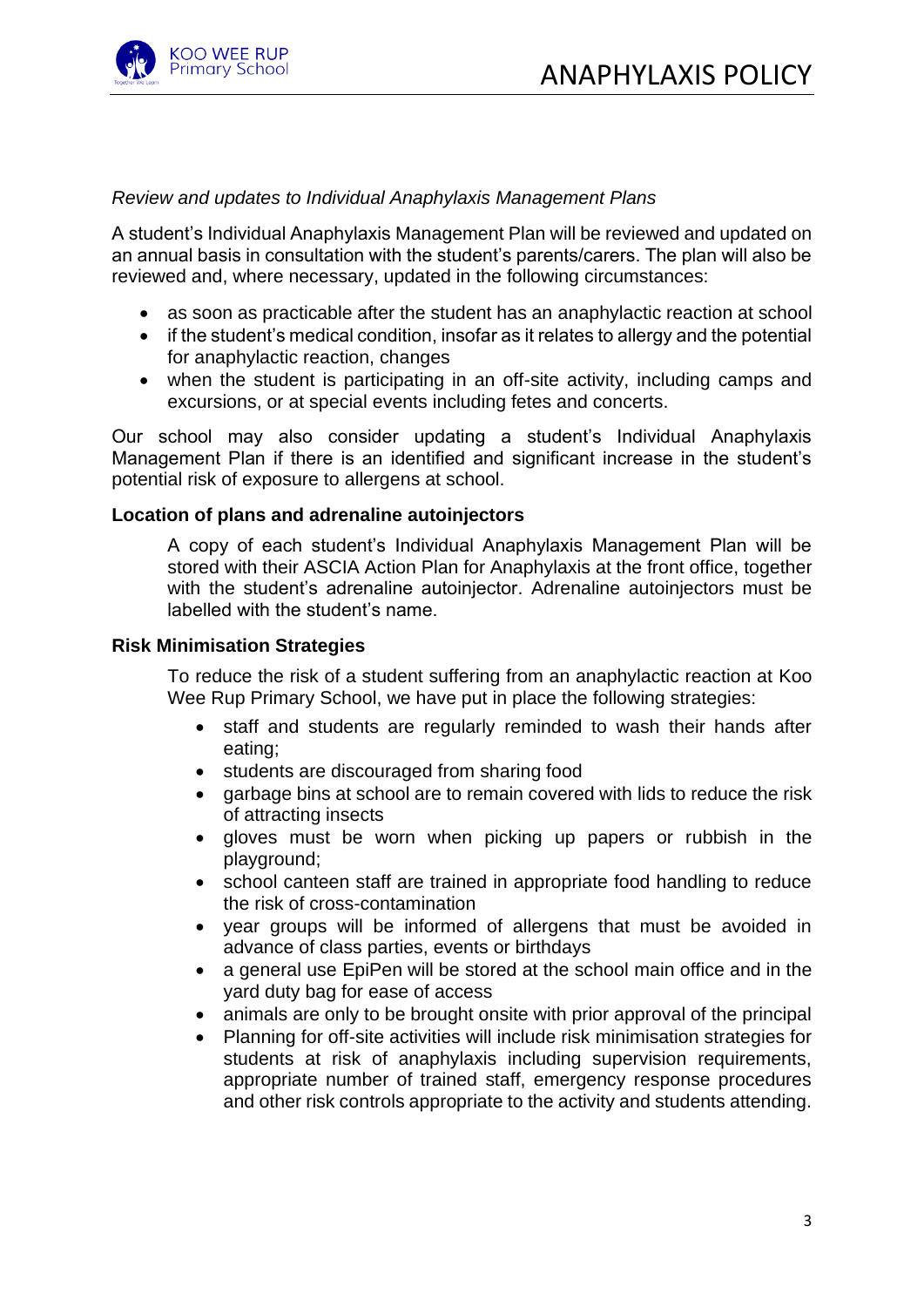

# **Adrenaline autoinjectors for general use**

Koo Wee Rup Primary School will maintain a supply of adrenaline autoinjectors for general use, as a back-up to those provided by parents and carers for specific students, and also for students who may suffer from a first time reaction at school.

Adrenaline autoinjectors for general use will be stored at the front office and labelled "general use".

The principal is responsible for arranging the purchase of adrenaline autoinjectors for general use, and will consider:

- the number of students enrolled at Koo Wee Rup Primary School at risk of anaphylaxis
- the accessibility of adrenaline autoinjectors supplied by parents
- the availability of a sufficient supply of autoinjectors for general use in different locations at the school, as well as at camps, excursions and events
- the limited life span of adrenaline autoinjectors, and the need for general use adrenaline autoinjectors to be replaced when used or prior to expiry.

## **Emergency Response**

In the event of an anaphylactic reaction, the emergency response procedures in this policy must be followed, together with the school's general first aid procedures, emergency response procedures and the student's Individual Anaphylaxis Management Plan.

A complete and up-to-date list of students identified as being at risk of anaphylaxis is maintained by Kate O'Rourke and stored at the front office. For camps, excursions and special events, a designated staff member will be responsible for maintaining a list of students at risk of anaphylaxis attending the special event, together with their Individual Anaphylaxis Management Plans and adrenaline autoinjectors, where appropriate.

If a student experiences an anaphylactic reaction at school or during a school activity, school staff must:

| <b>Step</b> | <b>Action</b>                                                                                                                                                                                                                                                                                                                                                                                                  |
|-------------|----------------------------------------------------------------------------------------------------------------------------------------------------------------------------------------------------------------------------------------------------------------------------------------------------------------------------------------------------------------------------------------------------------------|
| 1.          | Lay the person flat<br>$\bullet$                                                                                                                                                                                                                                                                                                                                                                               |
|             | Do not allow them to stand or walk<br>$\bullet$                                                                                                                                                                                                                                                                                                                                                                |
|             | If breathing is difficult, allow them to sit<br>$\bullet$                                                                                                                                                                                                                                                                                                                                                      |
|             | Be calm and reassuring<br>$\bullet$                                                                                                                                                                                                                                                                                                                                                                            |
|             | Do not leave them alone                                                                                                                                                                                                                                                                                                                                                                                        |
|             | Seek assistance from another staff member or reliable student to<br>$\bullet$<br>locate the student's adrenaline autoinjector or the school's general<br>autoinjector, and the student's Individual Anaphylaxis<br>use<br>Management Plan, stored at the front office<br>• If the student's plan is not immediately available, or they appear to<br>be experiencing a first time reaction, follow steps 2 to 5 |
| 2.          | Administer an EpiPen or EpiPen Jr (if the student is under 20kg)                                                                                                                                                                                                                                                                                                                                               |
|             | Remove from plastic container                                                                                                                                                                                                                                                                                                                                                                                  |
|             | Form a fist around the EpiPen and pull off the blue safety release<br>$\bullet$<br>cap)                                                                                                                                                                                                                                                                                                                        |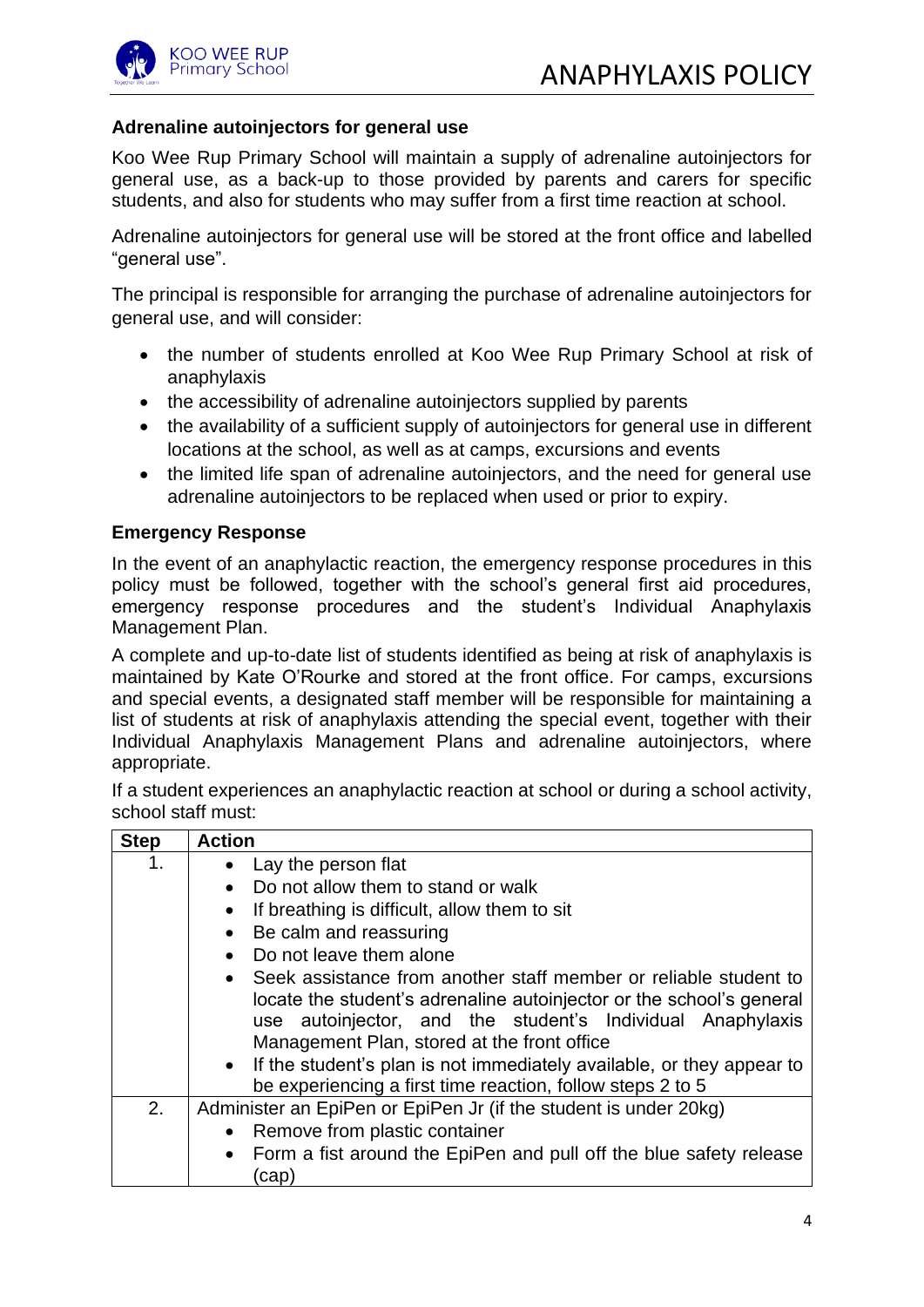

|    | • Place orange end against the student's outer mid-thigh (with or<br>without clothing) |
|----|----------------------------------------------------------------------------------------|
|    | • Push down hard until a click is heard or felt and hold in place for 3<br>seconds     |
|    | • Remove EpiPen                                                                        |
|    | Note the time the EpiPen is administered                                               |
|    | Retain the used EpiPen to be handed to ambulance paramedics                            |
|    | along with the time of administration                                                  |
| 3. | Call an ambulance (000)                                                                |
| 4. | If there is no improvement or severe symptoms progress (as described in                |
|    | the ASCIA Action Plan for Anaphylaxis), further adrenaline doses may be                |
|    | administered every five minutes, if other adrenaline autoinjectors are                 |
|    | available.                                                                             |
| 5. | Contact the student's emergency contacts.                                              |

If a student appears to be having a severe allergic reaction, but has not been previously diagnosed with an allergy or being at risk of anaphylaxis, school staff should follow steps  $2 - 5$  as above.

Note: If in doubt, it is better to use an adrenaline autoinjector than not use it, even if in hindsight the reaction is not anaphylaxis. Under-treatment of anaphylaxis is more harmful and potentially life threatening than over-treatment of a mild to moderate allergic reaction.

## **Communication Plan**

This policy will be available on Koo Wee Rup Primary School's website so that parents and other members of the school community can easily access information about Koo Wee Rup Primary School's anaphylaxis management procedures. The parents and carers of students who are enrolled at Koo Wee Rup Primary School and are identified as being at risk of anaphylaxis will also be provided with a copy of this policy.

The principal is responsible for ensuring that all relevant staff, including casual relief staff, canteen staff and volunteers are aware of this policy and Koo Wee Rup Primary School's procedures for anaphylaxis management. Casual relief staff and volunteers who are responsible for the care and/or supervision of students who are identified as being at risk of anaphylaxis will also receive a verbal briefing on this policy, their role in responding to an anaphylactic reaction and where required, the identity of students at risk.

A copy of this policy will be included in the Casual Relief Teacher handbook and form part of the staff induction program.

The principal is also responsible for ensuring relevant staff are trained and briefed in anaphylaxis management, consistent with the Department's *Anaphylaxis Guidelines.*

## **Staff training**

The principal will ensure that the following school staff are appropriately trained in anaphylaxis management:

• All school staff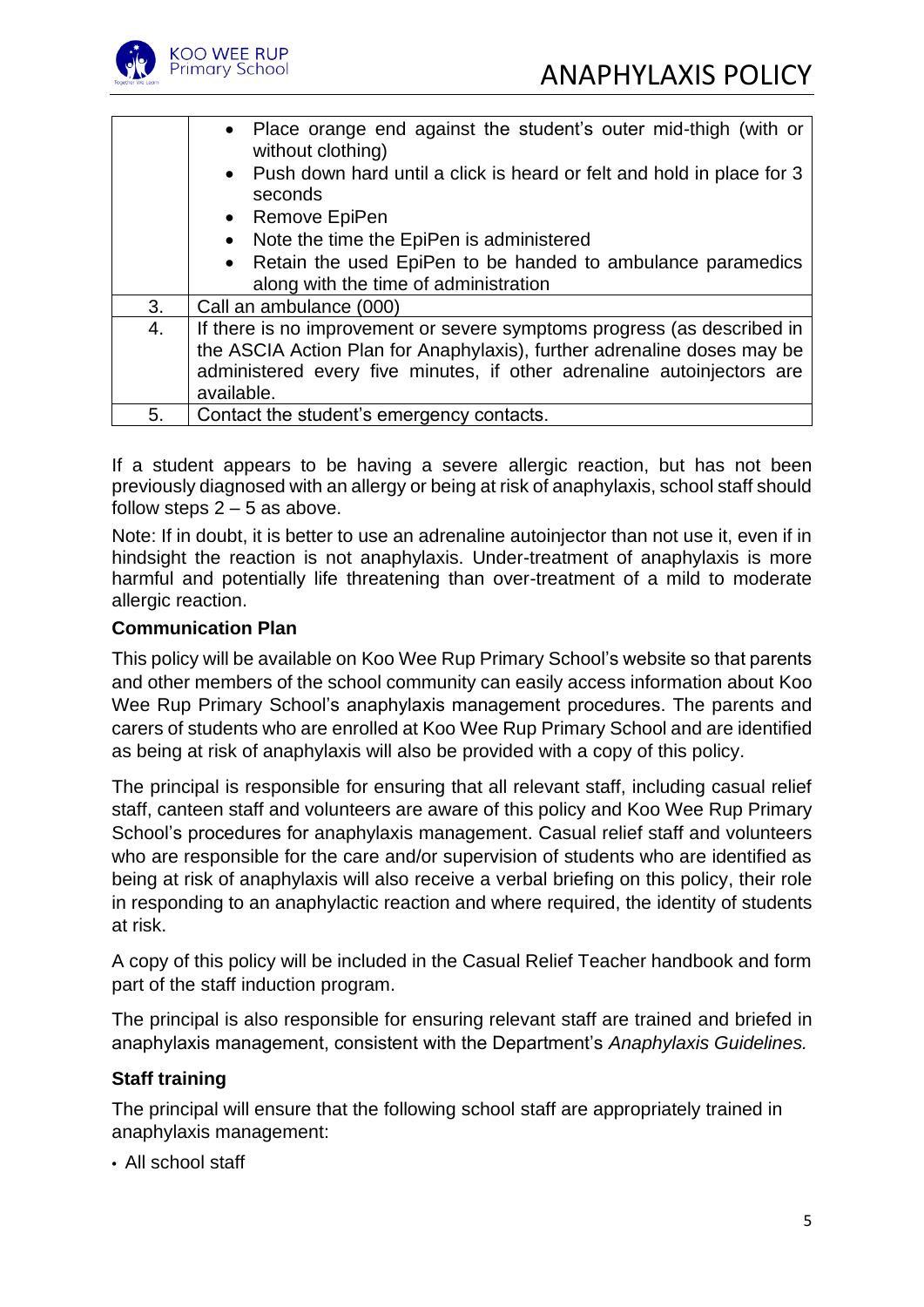

Staff who are required to undertake training must have completed:

- an approved face-to-face anaphylaxis management training course in the last three years, or
- an approved online anaphylaxis management training course in the last two years.

Staff are also required to attend a briefing on anaphylaxis management and this policy at least twice per year (with the first briefing to be held at the beginning of the school year), facilitated by a staff member who has successfully completed an anaphylaxis management course within the last 2 years. Each briefing will address:

- this policy
- the causes, symptoms and treatment of anaphylaxis
- the identities of students with a medical condition that relates to allergies and the potential for anaphylactic reaction, and where their medication is located
- how to use an adrenaline autoinjector, including hands on practice with a trainer adrenaline autoinjector
- the school's general first aid and emergency response procedures
- the location of, and access to, adrenaline autoiniectors that have been provided by parents or purchased by the school for general use.

When a new student enrols at Koo Wee Rup Primary School who is at risk of anaphylaxis, the principal will develop an interim plan in consultation with the student's parents and ensure that appropriate staff are trained and briefed as soon as possible.

The principal will ensure that while students at risk of anaphylaxis are under the care or supervision of the school outside of normal class activities, including in the school yard, at camps and excursions, or at special event days, there is a sufficient number of school staff present who have been trained in anaphylaxis management.

# **FURTHER INFORMATION AND RESOURCES**

- Policy and Advisory Library:
	- o [Anaphylaxis](https://www2.education.vic.gov.au/pal/anaphylaxis/policy)
- Allergy & Anaphylaxis Australia: [Risk minimisation strategies](https://edugate.eduweb.vic.gov.au/edulibrary/Schools/teachers/health/riskminimisation.pdf)
- ASCIA Guidelines: [Schooling and childcare](https://allergyfacts.org.au/allergy-management/schooling-childcare)
- Royal Children's Hospital: [Allergy and immunology](https://www.rch.org.au/allergy/about_us/Allergy_and_Immunology/)

# **REVIEW CYCLE AND EVALUATION**

This policy was last updated on 26<sup>th</sup> of August 2020 and is scheduled for review in August 2021.

The principal will complete the Department's Annual Risk Management Checklist for anaphylaxis management to assist with the evaluation and review of this policy and the support provided to students at risk of anaphylaxis.

This policy was ratified by School Council on the 14<sup>th</sup> of October 2020.